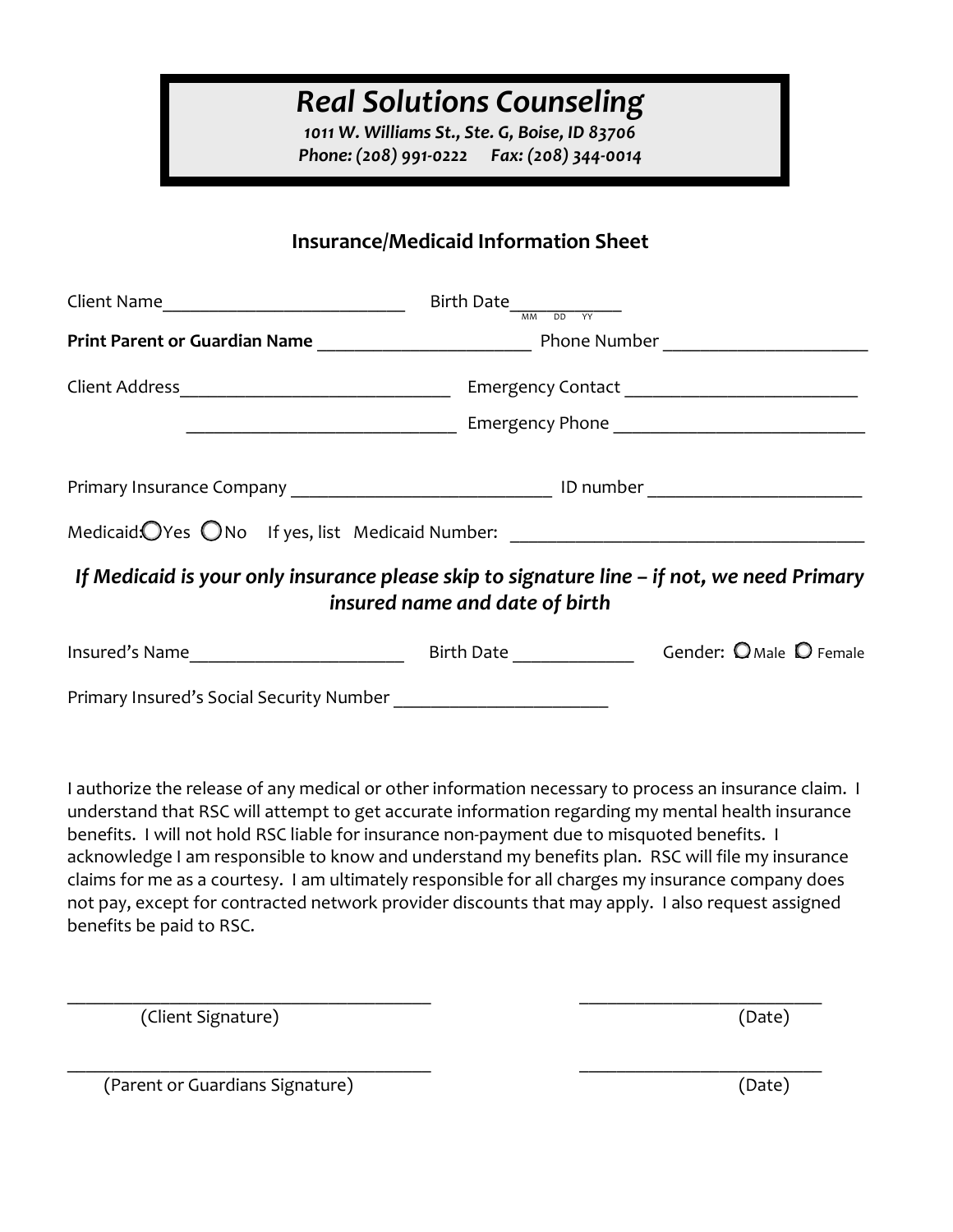1011 W. Williams St., Ste. G, Boise, ID 83706 Phone: (208) 991-0222 Fax: (208) 344-0014

## YOUR RIGHTS AS A CLIENT

#### CONFIDENTIALITY OF RECORDS

The Health Insurance Portability and Accountability Act (HIPAA) states that information in your records may not be given to any other person without your written consent, or a court subpoena. A copy of RSC's privacy rules are posted on our website: www.kunacounselingcenter.com.

- Mental health professionals also have the right, when they deem necessary, to consult with another member of a supervisory and clinical team regarding treatment.
- Mental Health Professionals are required by law to report all incidents of child abuse.
- Mental Health Professionals may seek additional help for you if you are deemed to be a danger to yourself and others.
- Under no other circumstances may the therapist communicate information about you outside of RSC without a written consent.
- HIPPA Privacy rules are posted in our office, and you may have a copy upon request.

### TO HAVE ACCESS TO YOUR RECORDS

HIPPA provides that if you request that your records be sent to another professional or agency, your request will be fulfilled with promptness upon receipt of your written request for transfer of information and provided there is no outstanding balance on your RSC account. There may also be an additional fee associated with this request. You may also request a personal copy of your medical records, excluding therapist progress notes, with a signed request form. You may be subject to a 7-day waiting period before receiving your records and there may be a nominal fee associated for cost of copying records.

### INFORMED CHOICE AND CONSENT FOR COUNSELING SERVICES

Real Solutions Counseling will provide Counseling Services. The goal of counseling services is to assist participants with emotional and mental disorders including assessment, treatment, and management. It is also to aid them in recovery of both acute and chronic symptoms of their mental and emotional disorders. There are risks and benefits which may occur in counseling. The risks to therapy often involve discussing unpleasant aspects of your life, and you may experience uncomfortable feelings like sadness, guilt, anger, frustration, loneliness, and helplessness. Approaching feelings or thoughts that you have tried not to think about for a long time may be painful. Making changes in your beliefs or behavior can be scary, and sometimes as you change, the relationships around you may change. However, the benefits of counseling typically outweigh the risks. The benefits from counseling may be an improved ability to relate with others, a clearer understanding of self, values, goals, increase productivity in work, school, and relationships, and an improved ability to deal with everyday stresses. Counseling may help relieve the stress and impaired functioning associated with trauma, grief and mental disorders. In fact, recent research has demonstrated that some types of psychotherapy offer better or equal treatment results at a lower cost than medication.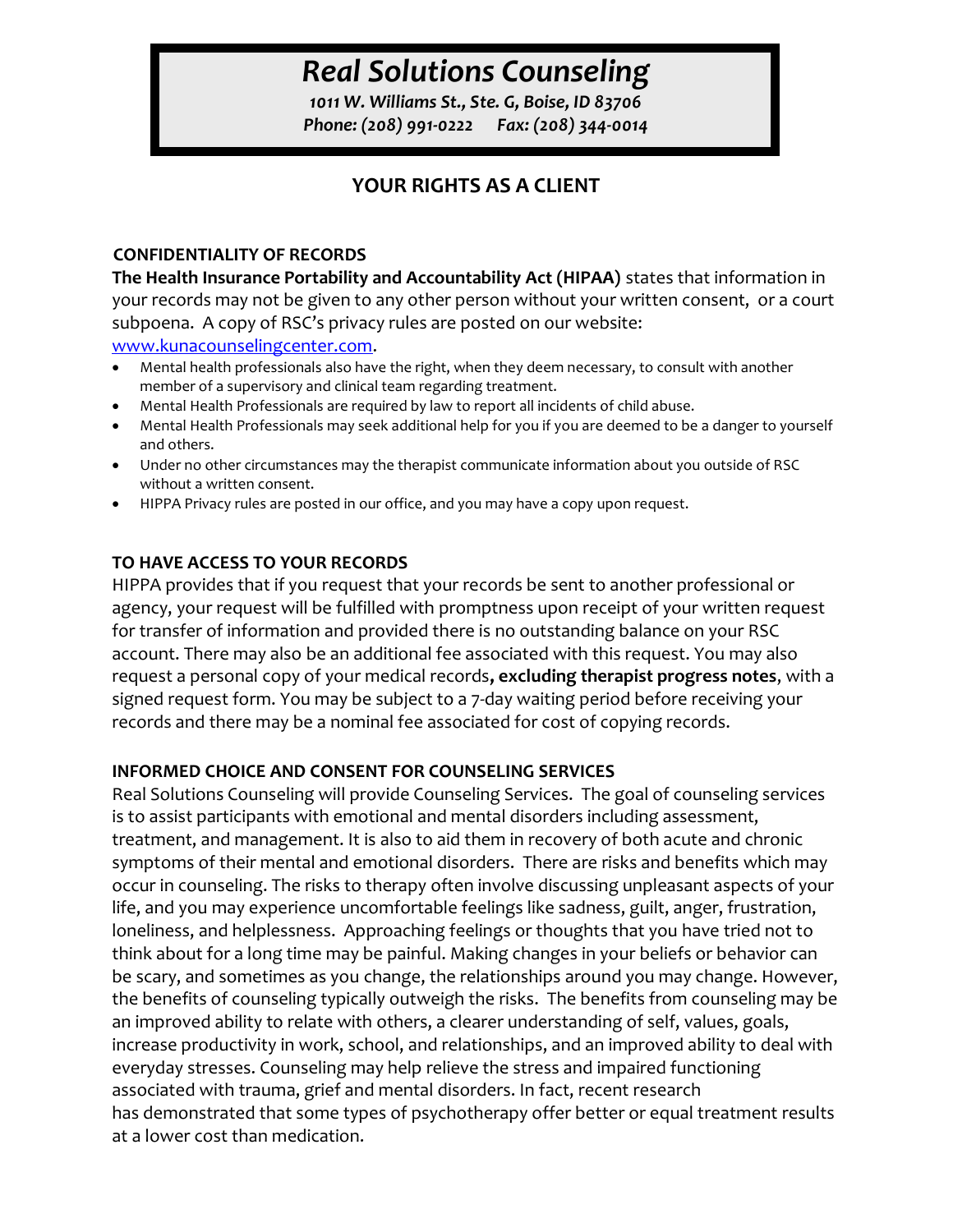### YOUR RIGHT TO REFUSE

You have the right to refuse any service which you do not want, or to discontinue any services you have already started. However, if you choose to discontinue treatment against professional advice, a notification could be placed in your records.

I understand that I have the right to refuse Counseling services, and I have selected: Real Solutions Counseling. My reason for selecting this agency is:

I have read, understand and accept the above statements concerning my (our) rights as clients of RSC including privacy practices and the scope of clinical services available.

Client Signature Date

### GRIEVANCE PROCEDURE

You have the right to have your concerns/grievances heard and addressed appropriately. Real Solutions Counseling, LLC has an open door policy and desires to help you resolve any concerns to insure that your experience here is positive. Additionally, there are protection, advocacy, and legal services available to help you including, but not limited to, the Idaho Mental Health Coalition (658-2000), the National Alliance for the Mentally Ill (208-673-6672), the Idaho Human Rights Commission (208-334-2873), Idaho Legal Aid (208-345-0103 ext. 0), and Idaho Volunteer Lawyers (800-221-3295). Last, as a client, you have the right to make complaints regarding ethical concerns of a service provider to the Bureau of Occupational Licenses at 208-334-3233.

If the complaint is a general issue regarding the building, lobby, or other issue outside of the therapeutic process, you may inform your counselor or service provider, or any office staff. If the complaint or problem is with your counselor or other service provider, we ask you to first inform them of the concern and attempt to address it with them. However, if you are unable to resolve your concern, or do not feel safe to approach your counselor or other service provider with your concern, you may notify the clinical director. This can be done by telling one of the administrative assistants that you have a concern that you would like to address with the clinical director. The clinical director will help you mediate a solution to your concern or will provide alternative services/providers to meet your needs.

In signing this I am acknowledging my understanding of this policy as a recipient of services through Real Solutions Counseling.

 $\overline{\phantom{a}}$  , and the contract of the contract of the contract of the contract of the contract of the contract of the contract of the contract of the contract of the contract of the contract of the contract of the contrac

Client/Parent/Guardian Signature data and the Date

 $\mathcal{L}_\text{max}$  and  $\mathcal{L}_\text{max}$  and  $\mathcal{L}_\text{max}$ Client Printed Name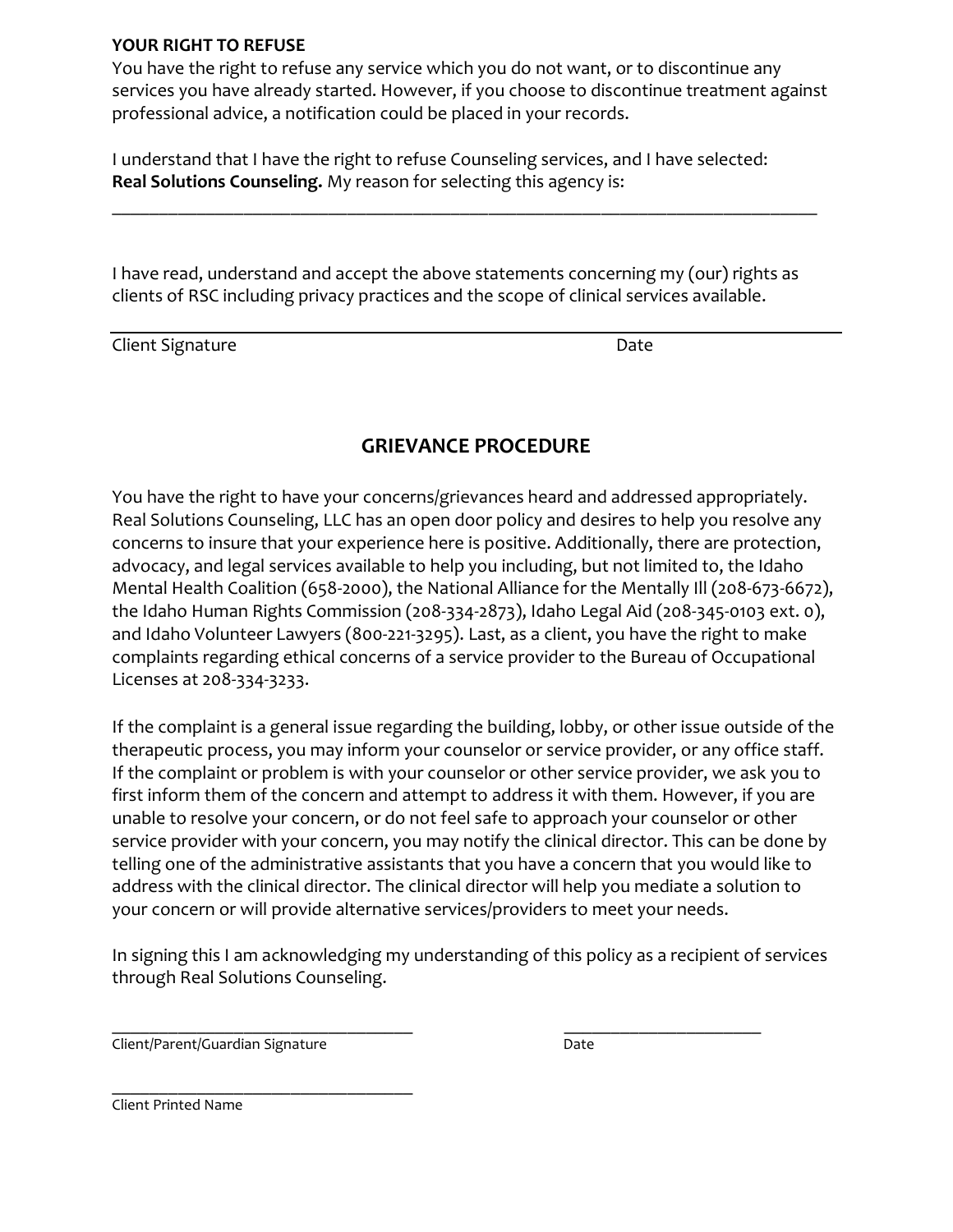1011 W. Williams St., Ste. G, Boise, ID 83706 Phone: (208) 991-0222 Fax: (208) 344-0014

## TECHNOLOGY ASSISTED COUNSELING (TAC) CONSENT, POLICIES, & AGREEMENT

This form is in addition to the regular Therapy, Policies, Agreement and Consent Form and Notice of Privacy Practices for Protected Health Information commonly known as HIPAA. You must sign both in order to participate in Technology Assisted Counseling (TAC) sessions. TAC incorporates phone and video counseling.

Benefits: The benefits to TAC counseling are:

- 1. The ability to expand your choice of service provider.
- 2. More convenient counseling options including location, time, no driving, etc.
- 3. Reduces the overall cost and time of therapy due to not having to drive to and from and office.
- 4. Ability to have real time monitoring and reduces the wait time for scheduling office appointments.
- 5. Increased availability of services to homebound clients, clients with limited mobility, clients with risk for contracting diseases, and clients without convenient transportation options.

Limitations: It is important to note that there are limitations to TAC counseling that can affect the quality of the session(s). These limitations include but are not limited to the following:

- 1. If video is not used, I cannot see you, your body language, or your non-verbal reactions to what we are discussing.
- 2. Due to technology limitations I may not hear all of what you are saying and may need to ask you to repeat things.
- 3. Technology might fail before or during the TAC counseling session.
- 4. To reduce the effect of these limitations, I may ask you to describe how you are feeling, thinking, and/or acting in more detail than I would during a face-to-face session. You may also feel that you need to describe your feelings, thoughts, and/or actions in more detail than you would during a face-to-face session.

Logistics: When I provide phone/video-counseling sessions, I will call you at our scheduled time or send you a link for our secure and HIPAA compliant video session. I expect that you are available at our scheduled time and are prepared, focused and engaged in the session. I am calling you from a private location where I am the only person in the room. You also need to be in a private location where you can speak openly without being overheard or interrupted by others to protect your own confidentiality. If you choose to be in a place where there are people or others can hear you, I cannot be responsible for protecting your confidentiality. Every effort MUST be made on your part to protect your own confidentiality. I suggest you wear a headset to increase confidentiality and also increase the sound quality of our sessions. For the most effective treatment, please assure you reduce all possibilities of interruptions for the duration of our scheduled appointment. Please know that per best practices and ethical guidelines I can only practice in the state(s) I am licensed in. That means wherever you reside I must be licensed. You agree to inform me if your therapy location has changed or if you have relocated your domicile to a different jurisdiction.

Connection Loss During Phone Sessions: If we lose our phone connection during our session, I will call you back immediately. If we are unable to reach each other due to technological issues, I will attempt to call you 3 times. If I cannot reach you, I will remain available to you during the entire course of our scheduled session. Should we resume contact, and there is time left in your session we will continue. If the reason for a connection loss i.e. technology, your phone battery dying, bad reception, etc. occurs on your part, you will still be charged for the entire session. If the loss for connection is a result of something on my end, I will call you from an alternate number. The number may show up as restricted or blocked please be sure to pick it up.

Connection Loss During Video Sessions: If we lose our connection during a video session, I will call you to troubleshoot the reason we lost connection. Please also attempt to call me through your doxey.me link if I cannot reach you. If we are unable to reach each other due to technological issues, I will attempt to call you 3 times. If I cannot reach you, I will remain available to you during the entire course of our scheduled session.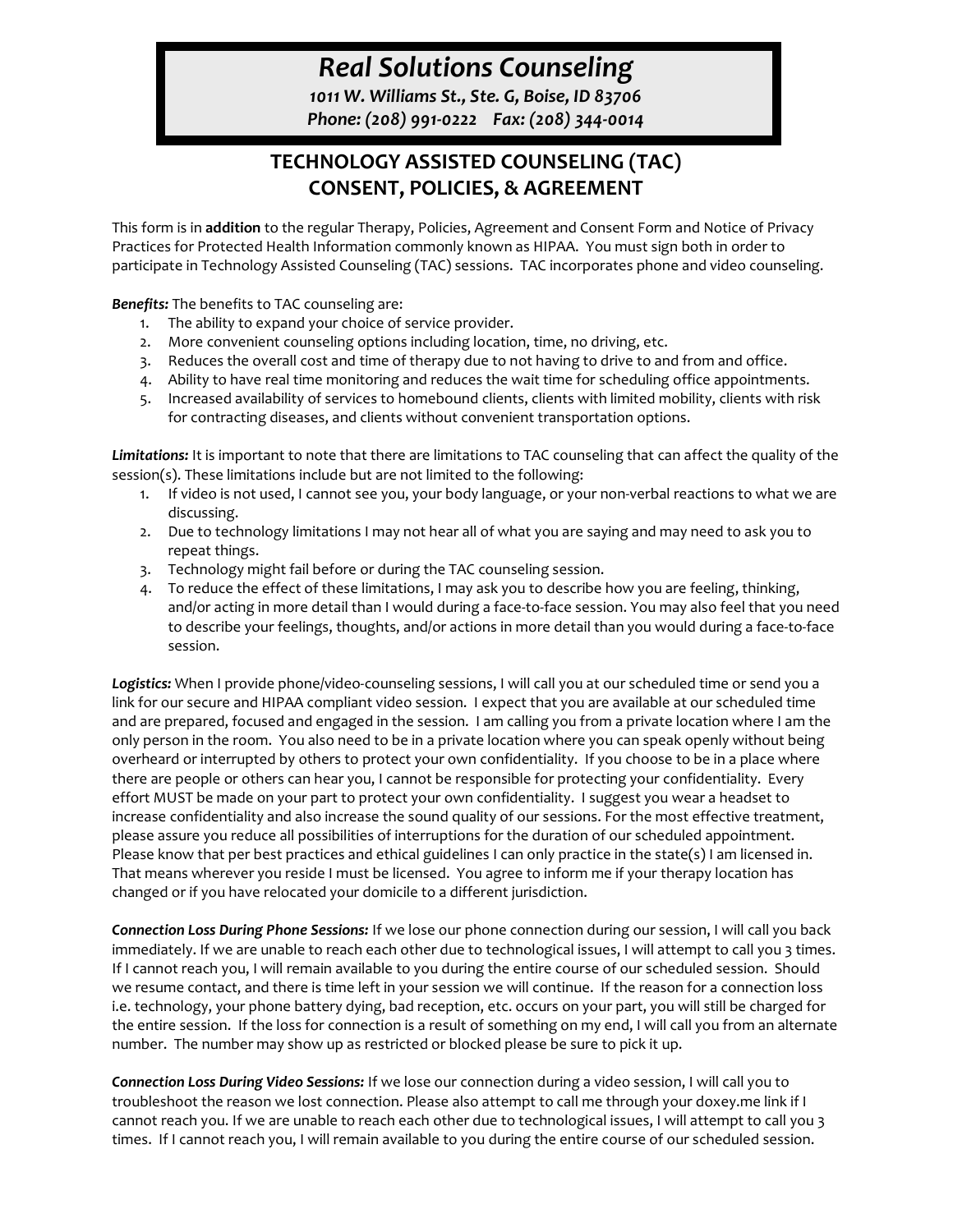Should you contact me back and there is time left in your session we will continue. If the reason for a connection loss occurs on your part, you will still be charged for the entire session. If the loss for connection is a result of something on my end, we can either complete our session via phone or plan an alternate time to complete the remaining minutes of our session.

Recording of Sessions: Please note that recording, screenshots, etc. of any kind of any session is not permitted and are grounds for termination of the client-therapist relationship.

Payment for Services: Payments for services must be made prior to each session. I will charge your card on file or send you an invoice. Payment is to be completed prior to our session.

Cancellation Policy: If you must cancel or reschedule an appointment, 24-hour advance notice is required, otherwise you will be held financially responsible. Should you cancel or miss an appointment with notification less than 24 hours this will result in being charged the no show for your missed appointment. Cancellations must be communicated by phone, NOT email or text. If the client cancels or misses the session with less than 24 hours notice and the session is pre-paid, this follows the cancelation guidelines and the payment will not be reimbursed for the missed or canceled session less than 24 hours. Video/Phone sessions should be treated as regular in office sessions. If you are late getting on the video session, are unable to talk at our scheduled time, your battery has died and you are unable to access another confidential place to talk, or any other variable that would have you not be able to attend our session please know that you will be charged for the session. Please make the necessary arrangements you need to be available and present for your session.

Emergencies and Confidentiality: I request an emergency contact for you. Please list the person's first and last name, relationship and phone number(s) of your emergency contact:

 $\mathcal{L}_\mathcal{L} = \{ \mathcal{L}_\mathcal{L} = \{ \mathcal{L}_\mathcal{L} = \{ \mathcal{L}_\mathcal{L} = \{ \mathcal{L}_\mathcal{L} = \{ \mathcal{L}_\mathcal{L} = \{ \mathcal{L}_\mathcal{L} = \{ \mathcal{L}_\mathcal{L} = \{ \mathcal{L}_\mathcal{L} = \{ \mathcal{L}_\mathcal{L} = \{ \mathcal{L}_\mathcal{L} = \{ \mathcal{L}_\mathcal{L} = \{ \mathcal{L}_\mathcal{L} = \{ \mathcal{L}_\mathcal{L} = \{ \mathcal{L}_\mathcal{$ 

| Full Name             | Relationship                                                                                                                                                                                  | Number(s) |
|-----------------------|-----------------------------------------------------------------------------------------------------------------------------------------------------------------------------------------------|-----------|
|                       | I also request the address from which you are calling and the number to your local police department including<br>area code in the area in which you are located during the time of our call. |           |
| <b>Street Address</b> |                                                                                                                                                                                               |           |
| City                  | State                                                                                                                                                                                         | Zip Code  |

City and State of Local Police Department **Phone Number** Phone Number

If a situation occurs where we are talking and get disconnected and you are in crisis, you agree to call 911, go to your local emergency room immediately or contact the National Suicide Hotline at 800-784-2433 or (800-273- TALK).

If I have concerns about your safety at any time during a phone session, I will need to break confidentiality and call 911 (if located in the same county or emergency services in the area you are located at the time of the call) and/or your emergency contact immediately. Please note that everything in our informed consent that you signed, including all the confidentiality exceptions, still applies during phone/video sessions.

#### Consent to Participate in TAC Sessions:

By signing below you agree that you have read and understand all of the above sections of TAC informed consent. You agree that you also understand the limitations associated with participating in TAC counseling sessions and consent to attend sessions under the terms described in this document.

 $\mathcal{L}_\text{max} = \mathcal{L}_\text{max} = \mathcal{L}_\text{max} = \mathcal{L}_\text{max} = \mathcal{L}_\text{max} = \mathcal{L}_\text{max} = \mathcal{L}_\text{max} = \mathcal{L}_\text{max} = \mathcal{L}_\text{max} = \mathcal{L}_\text{max} = \mathcal{L}_\text{max} = \mathcal{L}_\text{max} = \mathcal{L}_\text{max} = \mathcal{L}_\text{max} = \mathcal{L}_\text{max} = \mathcal{L}_\text{max} = \mathcal{L}_\text{max} = \mathcal{L}_\text{max} = \mathcal{$ 

Client Name (Print)

(Client/Parent/Guardian Signature) (Date)

 $\mathcal{L}_\text{max}$  and  $\mathcal{L}_\text{max}$  and  $\mathcal{L}_\text{max}$  and  $\mathcal{L}_\text{max}$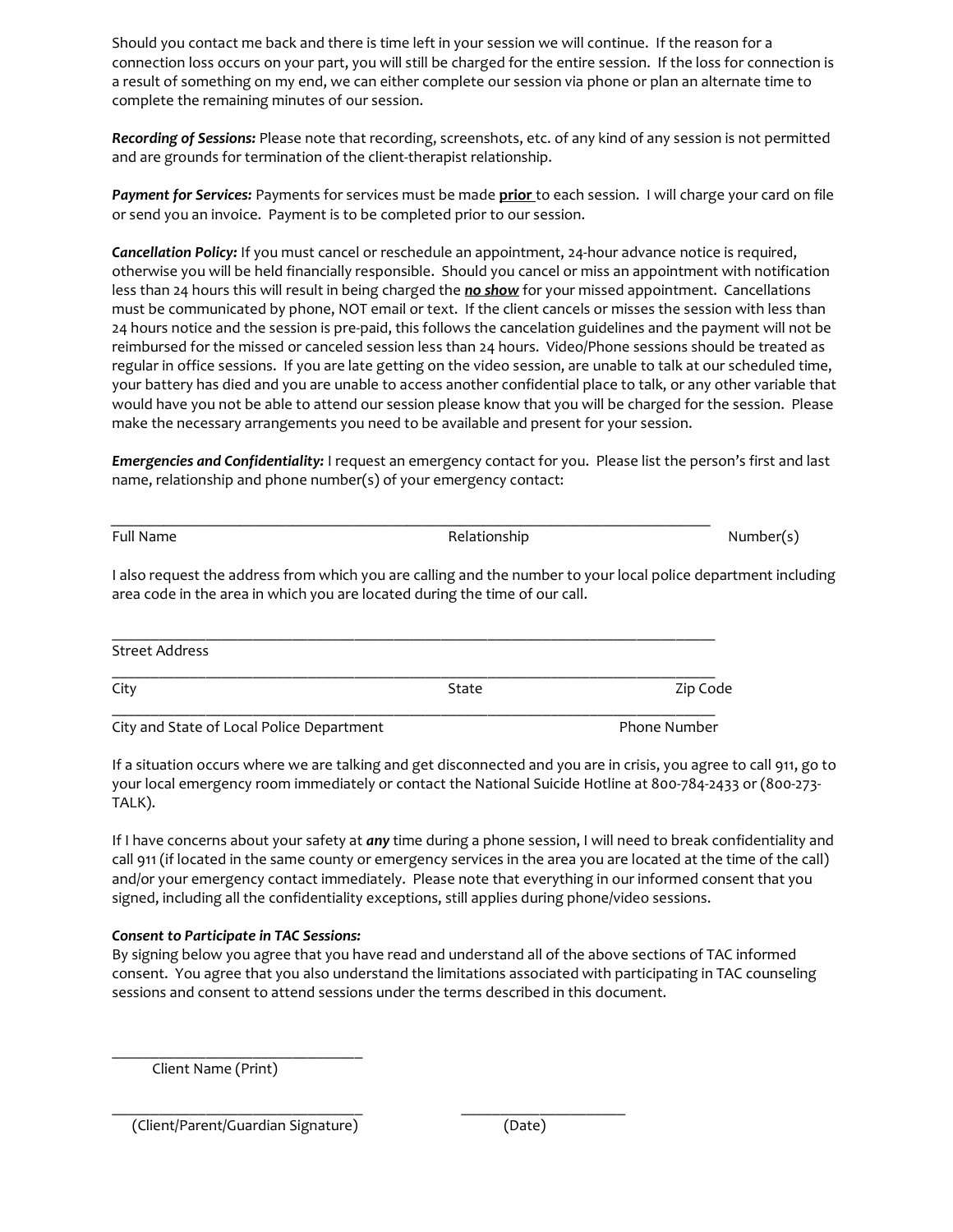1011 W. Williams St., Ste. G, Boise, ID 83706 Phone: (208) 991-0222 Fax: (208) 344-0014

## REQUEST FOR RELEASE OF CONFIDENTIAL INFORMATION

Latest health and physical is required by Medicaid. Please list current doctor's office on "TO" section below.

Clients Name: \_\_\_\_\_\_\_\_\_\_\_\_\_\_\_\_\_\_\_\_\_\_\_\_\_\_\_ Date of Birth:\_\_\_\_\_\_\_\_\_\_\_\_\_\_\_\_\_\_\_\_\_\_\_

### SPECIFIC TYPE/EXTENT OF INFORMATION TO BE DISCLOSED:

Medical record from last Doctor Appt.\_\_\_\_\_\_\_\_\_\_\_\_\_\_\_\_\_\_\_\_\_\_\_\_\_\_\_\_\_\_\_\_\_\_\_\_\_\_\_\_\_\_\_\_\_\_\_\_\_\_\_\_\_

PURPOSE OR NEED FOR THIS DISCLOSURE:

To coordinate best care for the client.

I understand that this information may be sent by fax, mail or telephone.

 $()$ Yes  $()$ No It is ok to send assessment and treatment information to the doctor's office. )Yes *(* )No

To/From: From/To: REAL SOLUTIONS COUNSELING 1011 W. Williams St., Suite GZ \_\_\_\_\_\_\_\_\_\_\_\_\_\_\_\_\_\_\_\_\_\_\_\_\_\_\_\_\_\_\_\_\_\_ Boise, ID 83706 \_\_\_\_\_\_\_\_\_\_\_\_\_\_\_\_\_\_\_\_\_\_\_\_\_\_\_\_\_\_\_\_\_\_ Fax #208-344-0014 \_\_\_\_\_\_\_\_\_\_\_\_\_\_\_\_\_\_\_\_\_\_\_\_\_\_\_\_\_\_\_\_\_\_

I have carefully read, and understand, the foregoing. I voluntarily consent to the release of the above specified information about or medical records of my condition and the treatment and services I have received to those persons or agencies listed. I further release my counselor from any liability arising from the release of this information or records to such designated persons or agencies. This consent is subject to revocation at any time and will expire on \_\_\_\_\_\_\_\_\_\_\_\_\_\_\_\_\_\_\_\_\_\_\_\_\_ or if no date specified expires 1 year after date of signing.

Client/Guardian Signature

\_\_\_\_\_\_\_\_\_\_\_\_\_\_\_\_\_\_\_\_\_\_\_\_\_\_\_\_\_\_\_\_\_\_\_ Date: \_\_\_\_\_\_\_\_\_\_\_\_\_\_\_\_\_\_\_\_\_\_\_\_\_\_\_\_\_\_\_\_

NOTE TO AGENCY/PERSON IN RECEIPT OF INFORMATION: This information has been disclosed to you from records whose confidentiality is protected by Federal Law. Federal regulations (42CRF Part 2) prohibits you from making any further disclosure of it without the specific written consent of the person to whom it pertains, or as otherwise permitted by such regulations. A general authorization for the release of medical or other information is NOT sufficient for this purpose.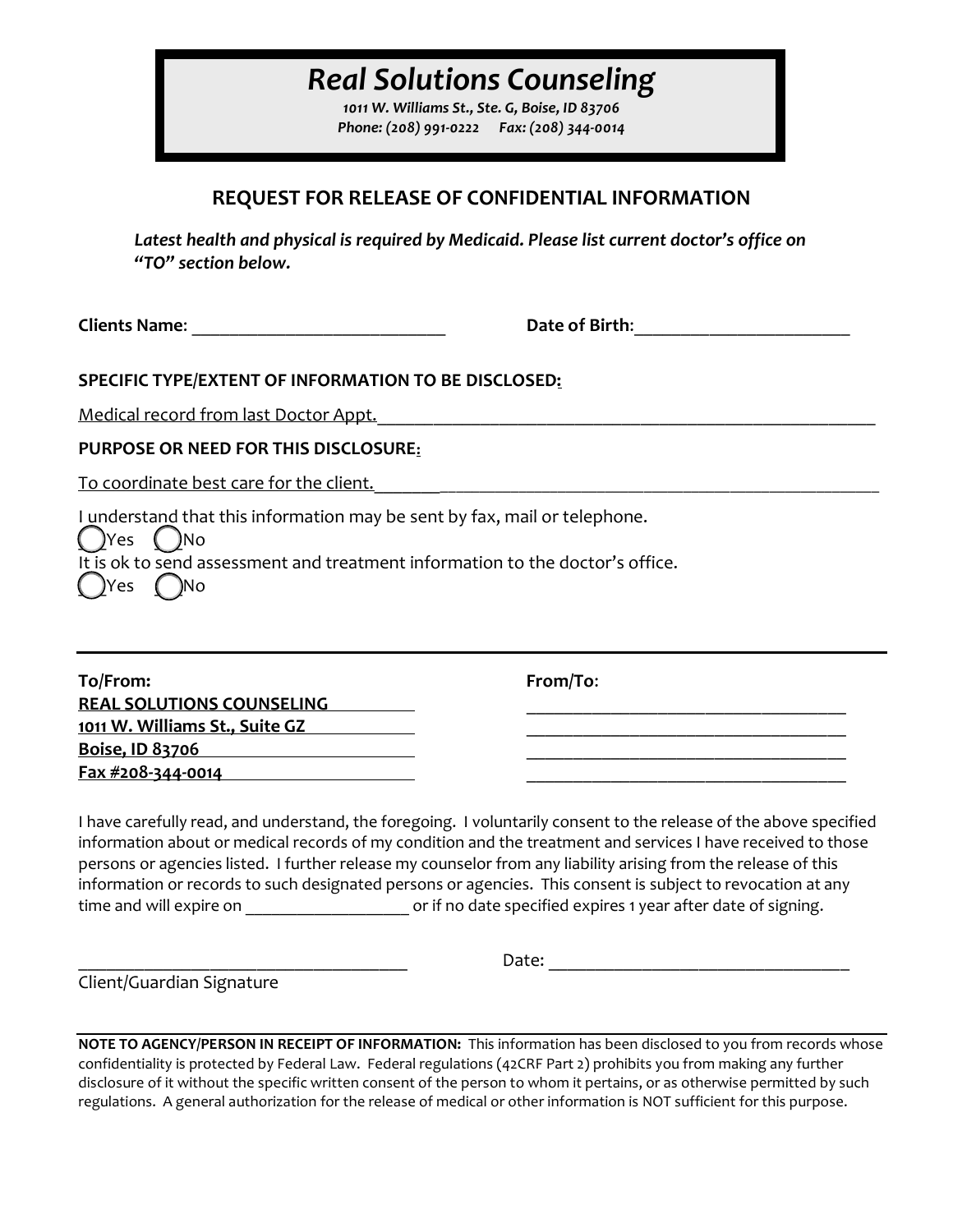1011 W. Williams St., Ste. G, Boise, ID 83706 Phone: (208) 991-0222 Fax: (208) 344-0014

## Missed /Cancelled Appointment Policy

Thank you for your courage in taking the steps to seek counseling for you or your family's needs. In order to serve you and others with the highest quality of services we must be clear on our missed appointment policy. Time is important to all of us.

- It is the policy of Real Solutions Counseling that if you are unable to keep an appointment, you must contact the counseling center at least 24 hours in advance. You may cancel by calling 208-922-9001, which is available 24 hours a day, Monday through Friday and records the time of call.
- If you have a cancellation or missed appointment after the 24-hour deadline, you may be removed from the counselor's schedule and lose your access to that scheduled time in the future. You may be put on the counselor's waiting list and be scheduled at a time slot in the future that is available on the counselor's schedule.
- The second missed or cancelled appointment after the 24 hour deadline, you may be removed from RSC's schedule and be referred to another agency.
- Medical emergencies will be taken into consideration for not making the 24hr deadline, if you provide as much notice as possible and you may be asked to provide a doctor's note.

# Facility Use Fee

People Empowerment Services Property Management leases these facilities for counseling services to Real Solutions Counseling (RSC) at 145 E. Deer Flat Rd. People Empowerment Services Property Management mandates a minimum number of sessions and minimum facility fee cost per session. People Empowerment Services Property Management has designated this facility fee as non-refundable after the 24hr deadline before your appointment.

For any session that you miss or choose to cancel after the 24 hr deadline, you will personally be liable for the \$20 facility booking fee, which must be paid to People Empowerment Services Property Management before RSC can schedule your next session. Please make all checks or payment out to People Empowerment Services or contact RSC within five business days to pay your fees. RSC will not be permitted, per contract, to schedule further appointments with you until payment has been received.

In signing this I am acknowledging my understanding of this policy and my commitment to abide by the policy as a recipient of services through Real Solutions Counseling.

 $\mathcal{L}_\text{max} = \frac{1}{2} \sum_{i=1}^n \mathcal{L}_\text{max}(\mathbf{z}_i - \mathbf{z}_i)$